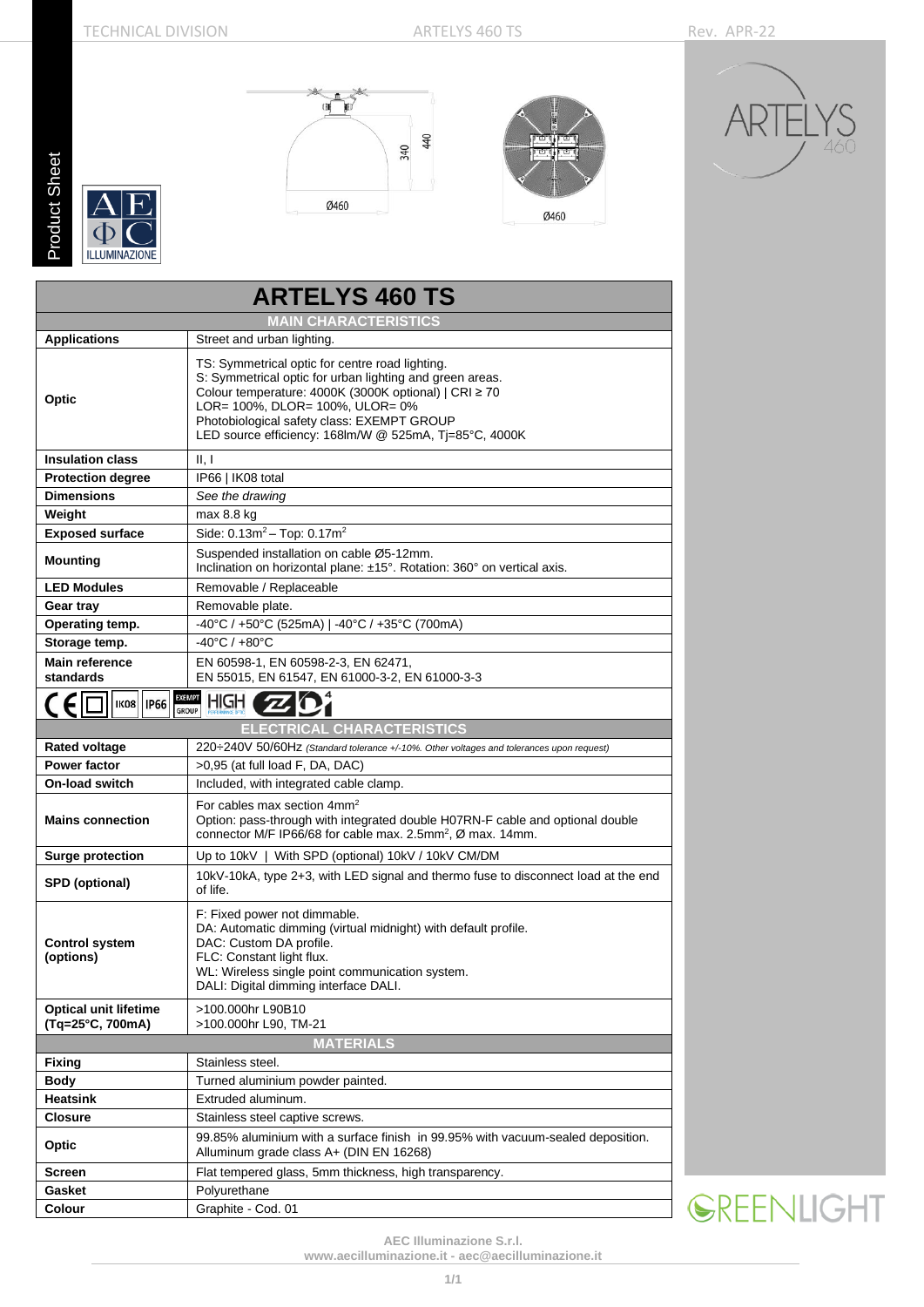

| <b>LUMINAIRE</b>            | <b>OPTIC</b> | <b>LED</b><br><b>CURRENT</b><br>(mA) | <b>RATED LUMINAIRE</b><br><b>FLUX*</b><br>(Tq=25°C, 4000K, lm) | <b>RATED LUMINAIRE</b><br><b>POWER*</b><br>$(Tq=25^{\circ}C, Vin=230$ Vac,<br>F/DA/DAC, W) | <b>LUMINAIRE</b><br><b>EFFICACY</b><br>$(Tq=25^{\circ}C, Im/W)$ | <b>RATED LED</b><br><b>FLUX*</b><br>(Tj=85°C, 4000K,<br>$\mathsf{Im}$ | <b>RATED LED</b><br><b>POWER*</b><br>$(Tj=85\degree C, W)$ |
|-----------------------------|--------------|--------------------------------------|----------------------------------------------------------------|--------------------------------------------------------------------------------------------|-----------------------------------------------------------------|-----------------------------------------------------------------------|------------------------------------------------------------|
| ARTELYS 460 TS 0F2H1 4.5-1M | <b>TS</b>    | 525                                  | 1840                                                           | 16                                                                                         | 115                                                             | 2184                                                                  | 13                                                         |
| ARTELYS 460 TS 0F2H1 4.5-2M |              |                                      | 3620                                                           | 30.5                                                                                       | 118                                                             | 4368                                                                  | 26                                                         |
| ARTELYS 460 TS 0F2H1 4.5-3M |              |                                      | 5420                                                           | 44                                                                                         | 123                                                             | 6552                                                                  | 39                                                         |
| ARTELYS 460 TS 0F2H1 4.5-4M |              |                                      | 7010                                                           | 57                                                                                         | 122                                                             | 8736                                                                  | 52                                                         |
| ARTELYS 460 TS 0F2H1 4.7-1M |              | 700                                  | 2370                                                           | 21.5                                                                                       | 110                                                             | 2765                                                                  | 18                                                         |
| ARTELYS 460 TS 0F2H1 4.7-2M | <b>TS</b>    |                                      | 4630                                                           | 40                                                                                         | 115                                                             | 5530                                                                  | 36                                                         |
| ARTELYS 460 TS 0F2H1 4.7-3M |              |                                      | 6890                                                           | 58                                                                                         | 118                                                             | 8295                                                                  | 54                                                         |
| ARTELYS 460 TS 0F2H1 4.7-4M |              |                                      | 8810                                                           | 76                                                                                         | 115                                                             | 11060                                                                 | 72                                                         |
| ARTELYS 460 TS 0F2H1 4.5-2M | S            | 525                                  | 3620                                                           | 30.5                                                                                       | 118                                                             | 4368                                                                  | 26                                                         |
| ARTELYS 460 TS 0F2H1 4.5-4M |              |                                      | 7010                                                           | 57                                                                                         | 122                                                             | 8736                                                                  | 52                                                         |
| ARTELYS 460 TS 0F2H1 4.7-2M | S            | 700                                  | 4630                                                           | 40                                                                                         | 115                                                             | 5530                                                                  | 36                                                         |
| ARTELYS 460 TS 0F2H1 4.7-4M |              |                                      | 8810                                                           | 76                                                                                         | 115                                                             | 11060                                                                 | 72                                                         |

*\*RATED LUMINAIRE FLUX / RATED LUMINAIRE POWER: Rated data obtained in laboratory.*

*\*RATED LED FLUX / RATED LED POWER: Rated data extrapolated from LED manufacturer datasheet.*

*Values indicated in this technical sheet are to be considered rated values. Flux tolerance: ±7%. Power tolerance: ±5%.*

*The characteristics of the product listed above are subjected to change without notice.*